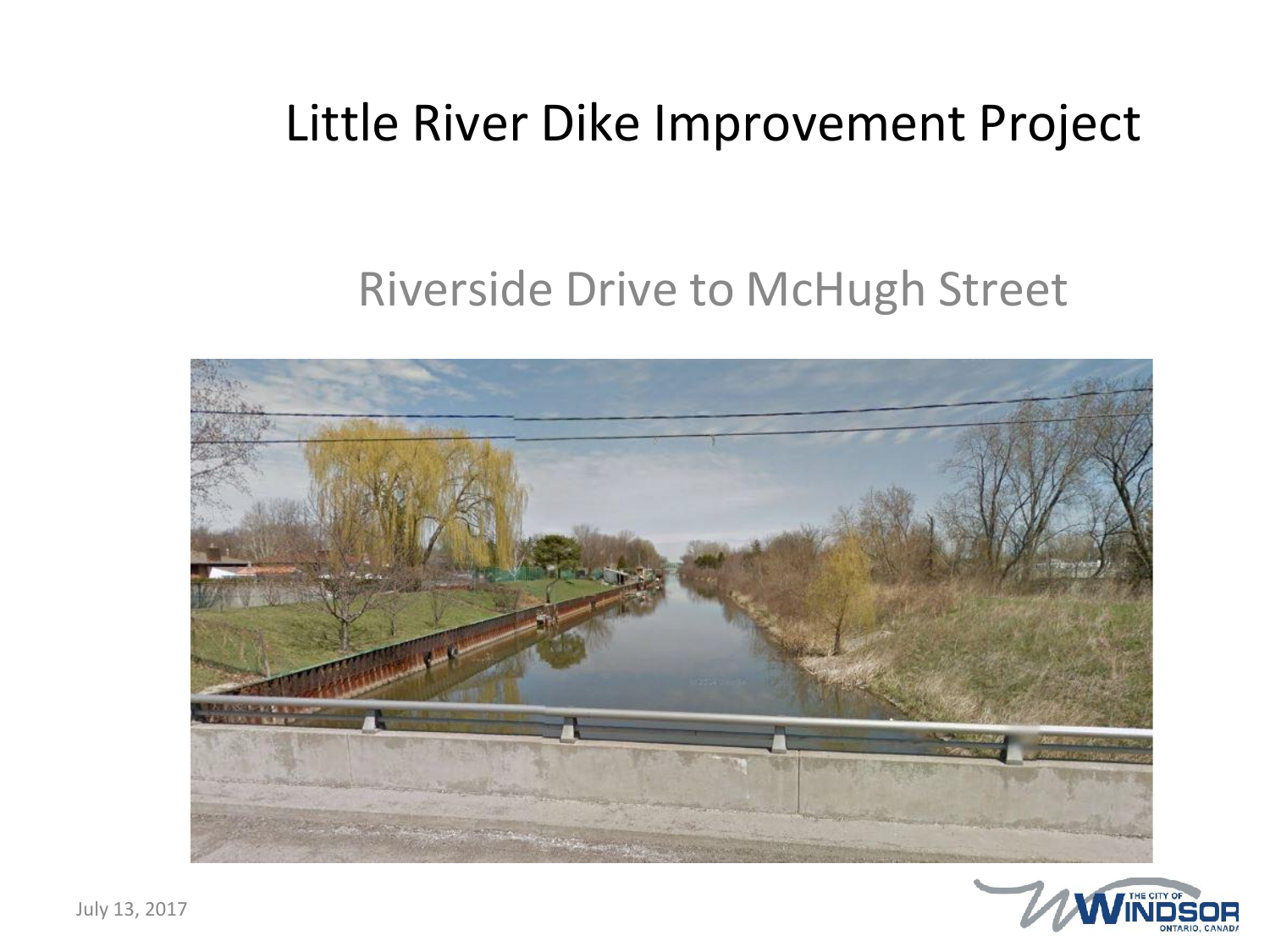

July 13, 2017

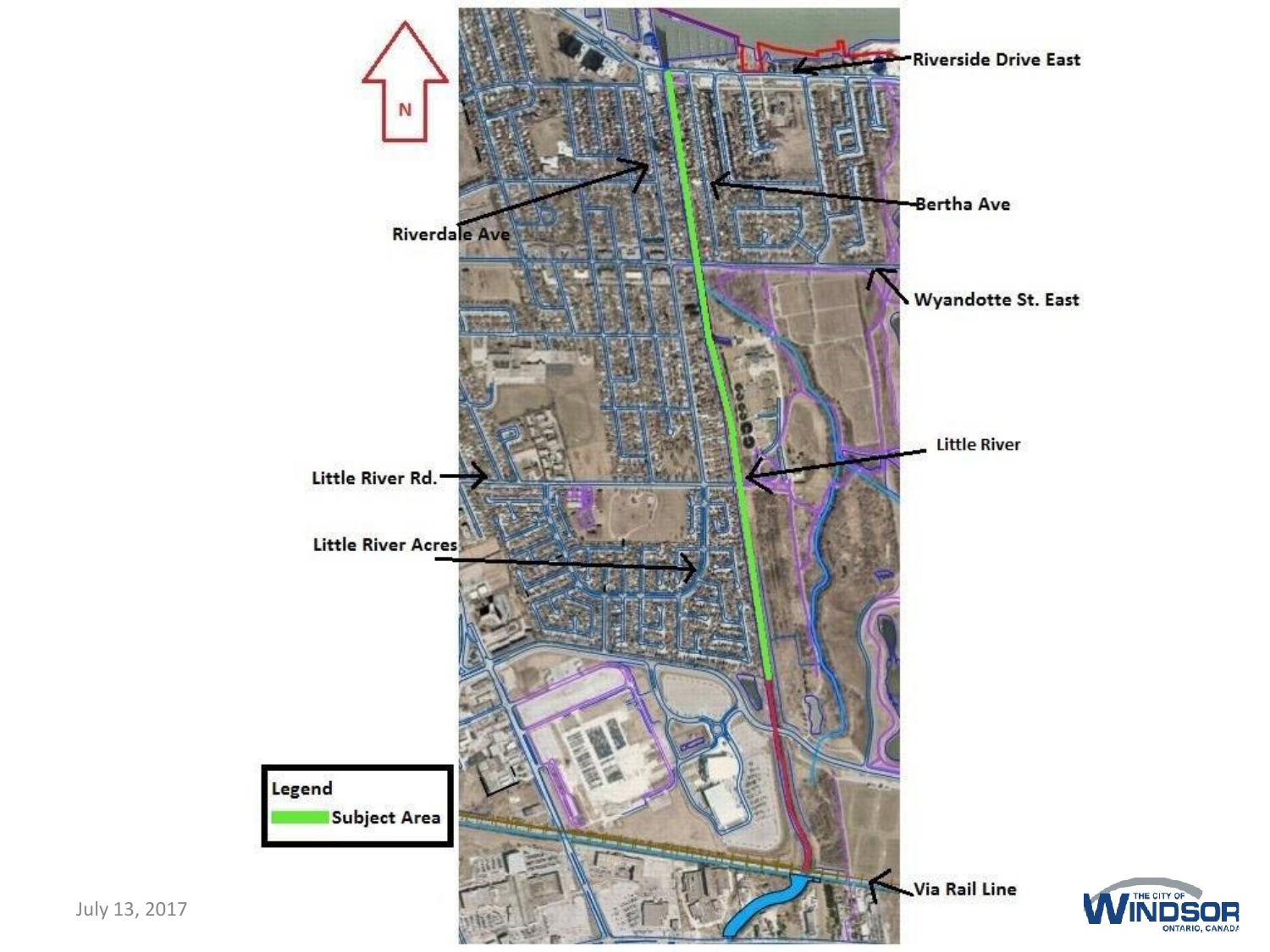## History of Improvements

- In the 1980s a drainage study was undertaken to assess and improve the current condition of Little River.
- The study identified that the condition of the banks were suffering distress from erosion and high flow velocities.
- The report recommended installation of a steel sheet wall to protect from erosion and the dike that would protect the surrounding area from high water levels.
- Council adopted the report in 1984 under by-law 7635.

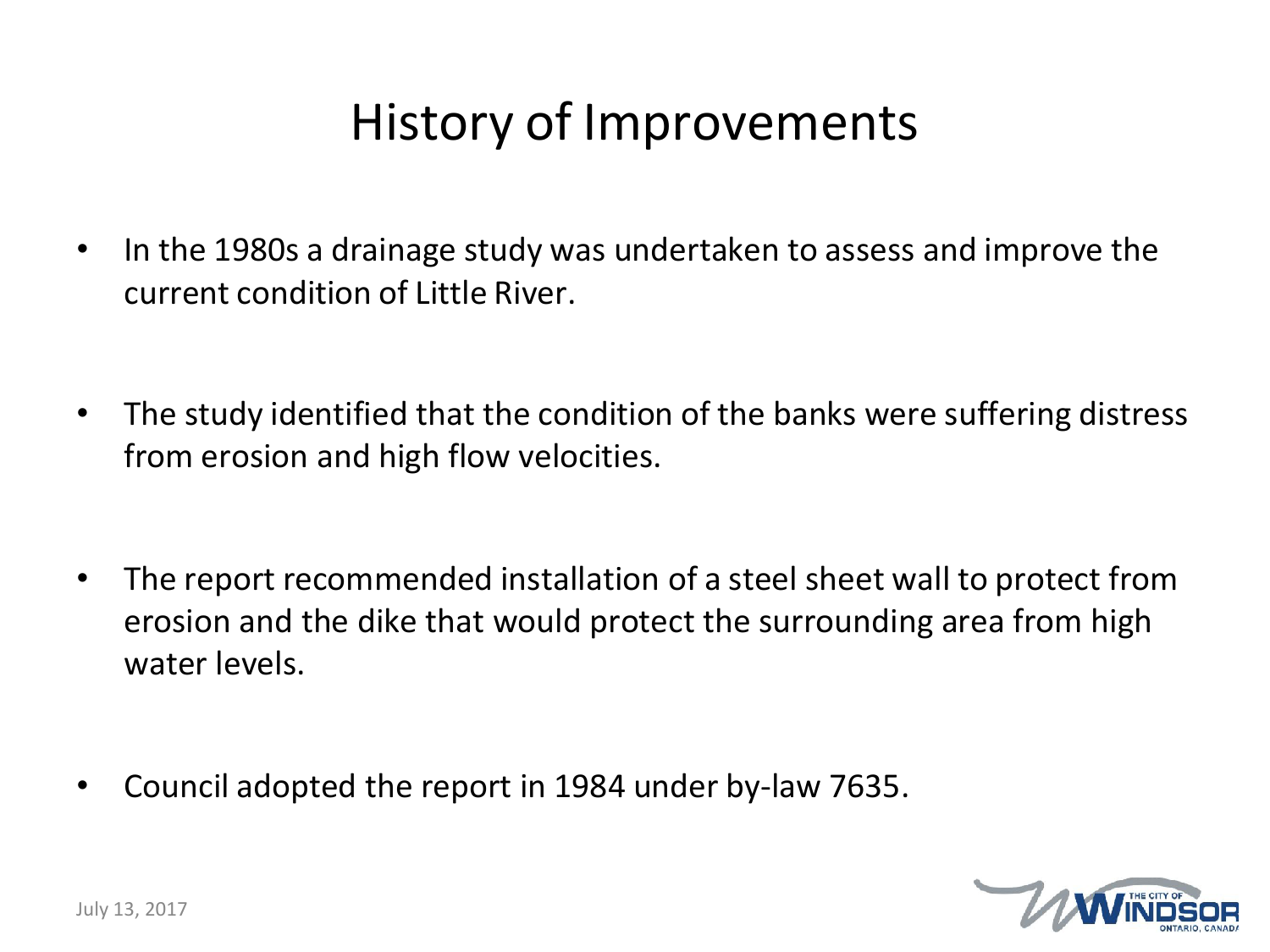## History of Improvements

- Over the next several years these proposed improvements to Little River were completed under the provisions of the Drainage Act and by-law 7635.
- More recently, improvements to the steel sheet wall were completed in 2014.
- Steel sheet wall improvements included replacement of approx. 120m of the wall.

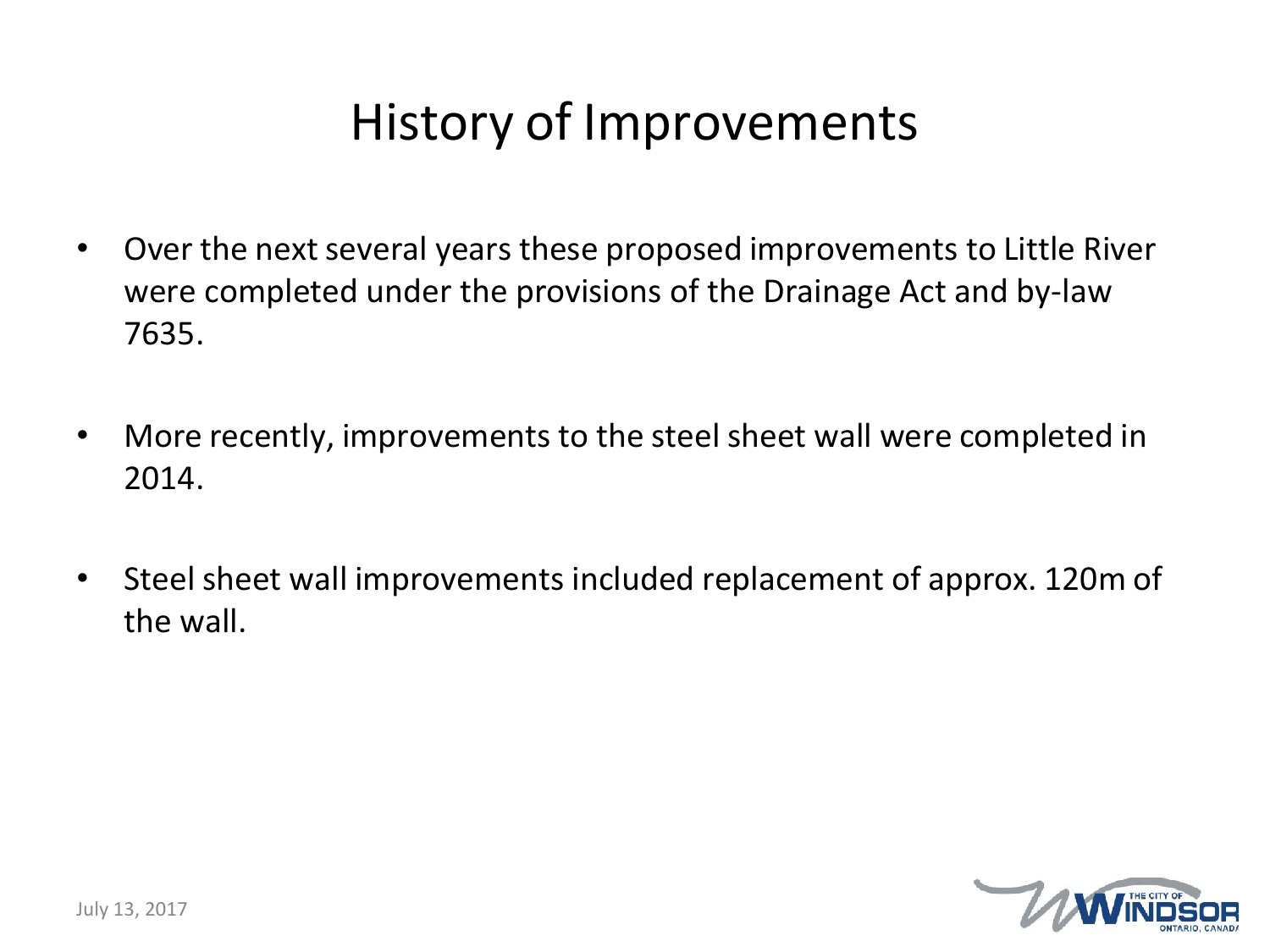### Current Issues

- Over time obstructions, alterations, and removal of small sections of the dike have occurred.
- Some of these breaches & alterations include;
	- Decks
	- Boat docks
	- Sheds
	- Fencing
	- Landscaping
- These deficiencies will prevent the dike from providing the flood protection it was originally designed for.

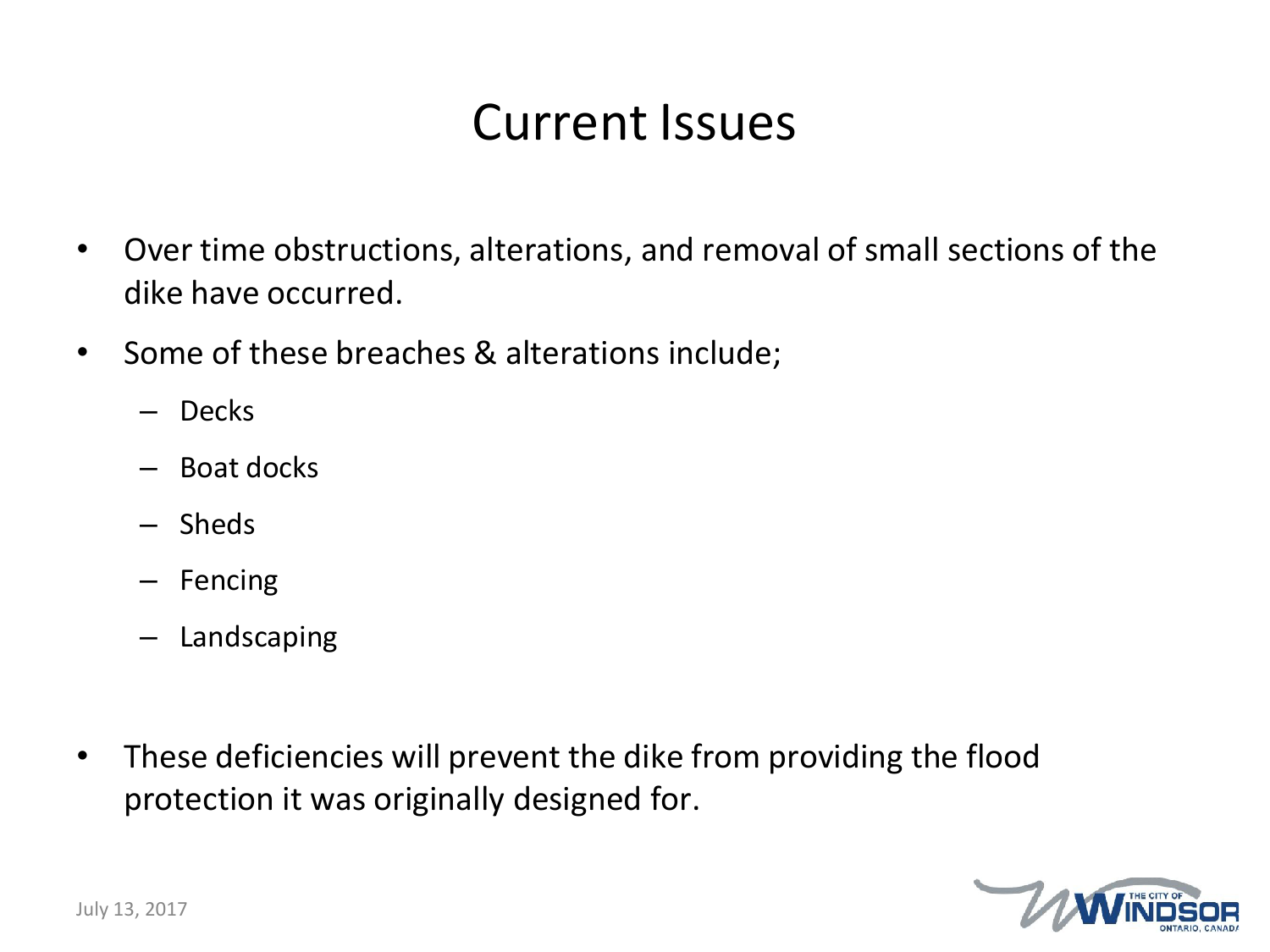### Current Issues

- The Ontario Drainage Act and The Conservation Authorities Act prohibit the construction of any structures or objects in a watercourse or waterway if such construction or objects reduce capacity or impede flow. **The area from the top of the dike to the waters edge must be free and clear of any obstructions/structures.**
- The drainage report allows the following:
	- 1. A smooth grass surface with no shrubs or trees.
	- 2. Chain link fence allowed from top of dyke to waters edge between properties.
	- 3. Solid fence is allowed from top of dike to the home side of property.
	- 4. Stairs that were incorporated into the original design.

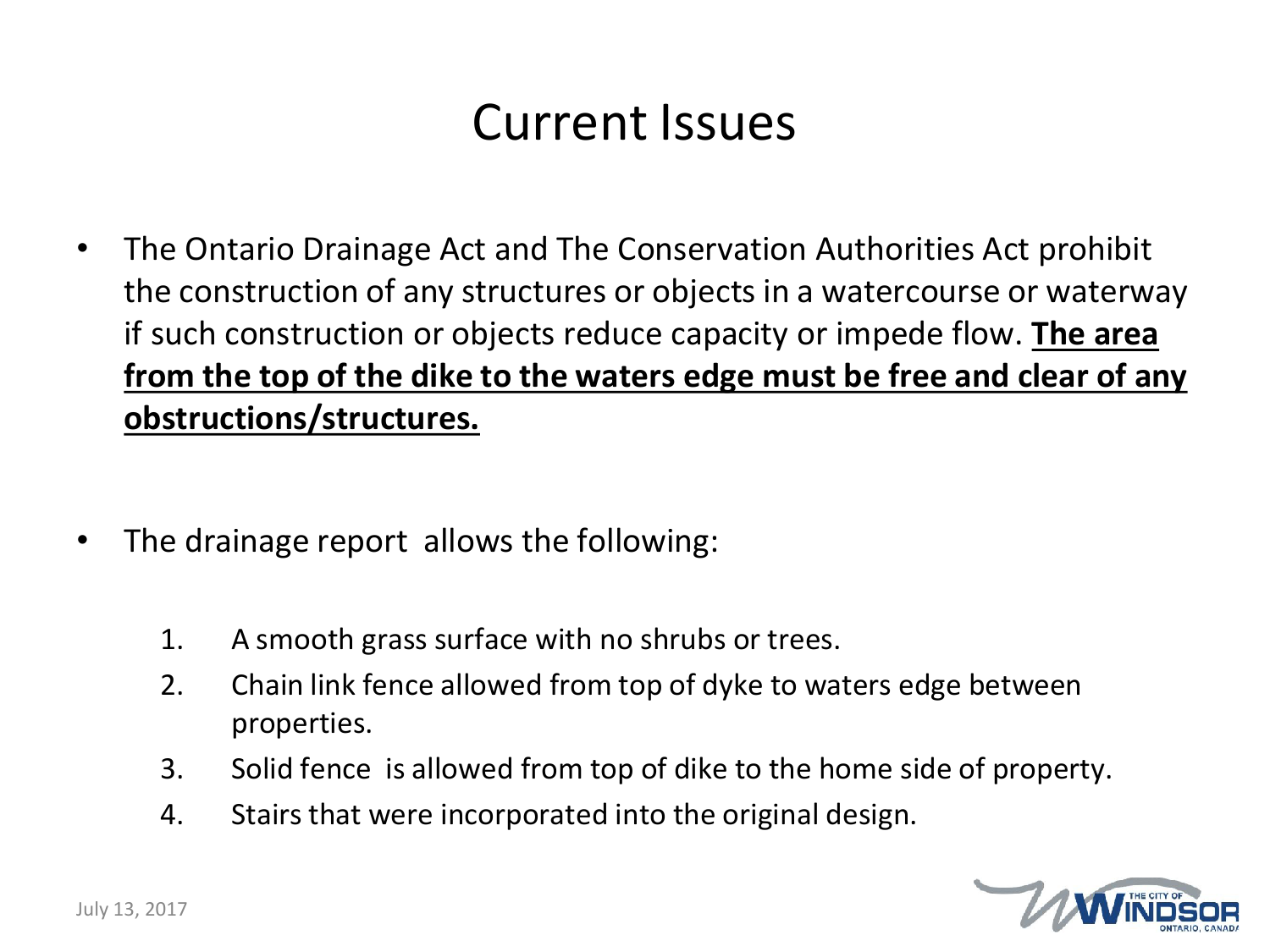## Under What Authority Can the Project be Undertaken?

- 1. By-Law 7635, which adopted the report, provides authority to maintain the drain in a good state of repair.
- 2. Section 12(1) of the Ontario Drainage Act provides authority to enter on to lands of any person to assess and survey the condition of the drain.
- 3. Section 63(1) of the Ontario Drainage Act gives authority for a contractor to enter onto lands to make improvements or repairs where necessary.
- 4. Section 80(1) of the Ontario Drainage Act gives authority for a municipality to put on notice property owners to remove obstructions within a time specified.

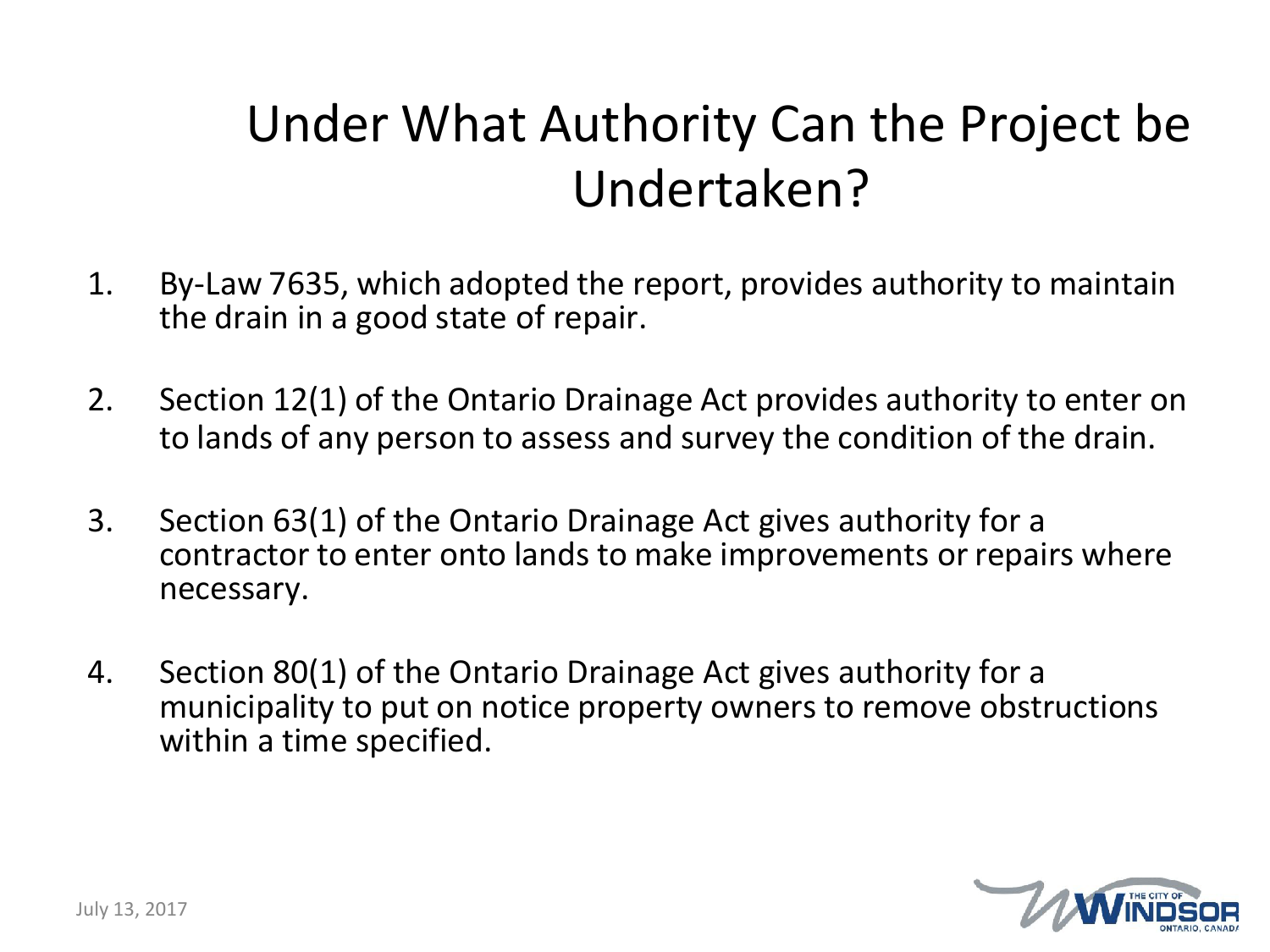### Steps to Implement Improvements

- 1. A consultant will be hired to assess and survey the current condition of the dike from Riverside Dr. to McHugh St.
	- The assessment will provide an up to date picture of the dike system.
- 2. Once the survey is complete, a notice to homeowners will be sent out requesting obstructions/structures be removed.
	- Homeowners will be provided time to have an opportunity to remove obstructions/structures.
- 3. A contractor will be hired to remove the any remaining obstructions & repair the dike in locations identified in the assessment survey.
	- Contractors will not be permitted to trespass beyond the limits of the working area.
- 4. A maintenance program will be implemented to regularly inspect & repair the drain as needed.

Homeowners will be kept informed throughout all phases of the project.

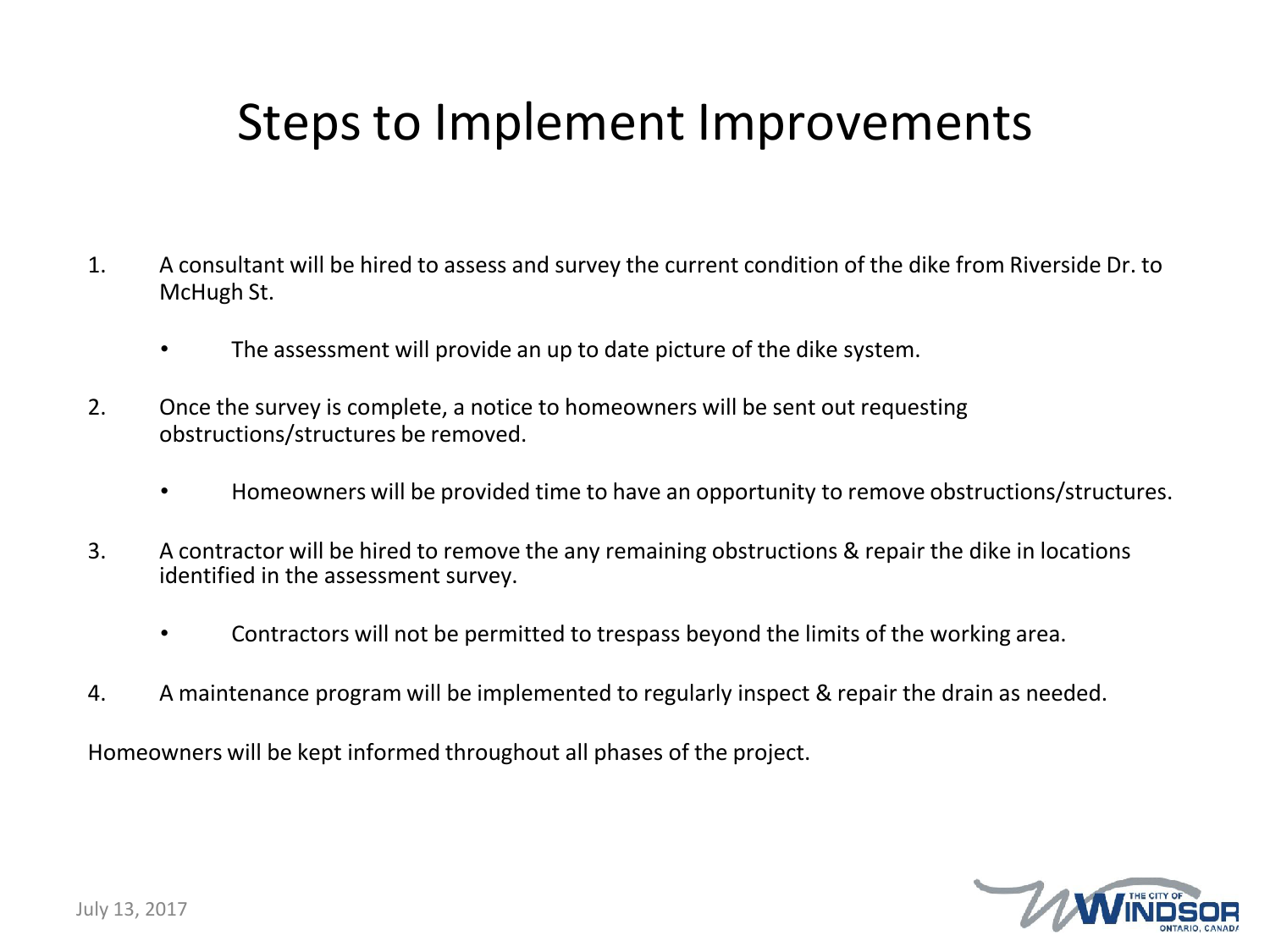## Importance of Correcting the Issue

Risks of doing nothing can potentially impact not only your home and neighbours but also:

- 1. 2000+ Homes in the surrounding area
- 2. Elementary Schools
- 3. High Schools
- 4. Churches
- 5. Commercial Structures
- 6. Apartment Buildings
- 7. Little River Pollution Control Plant